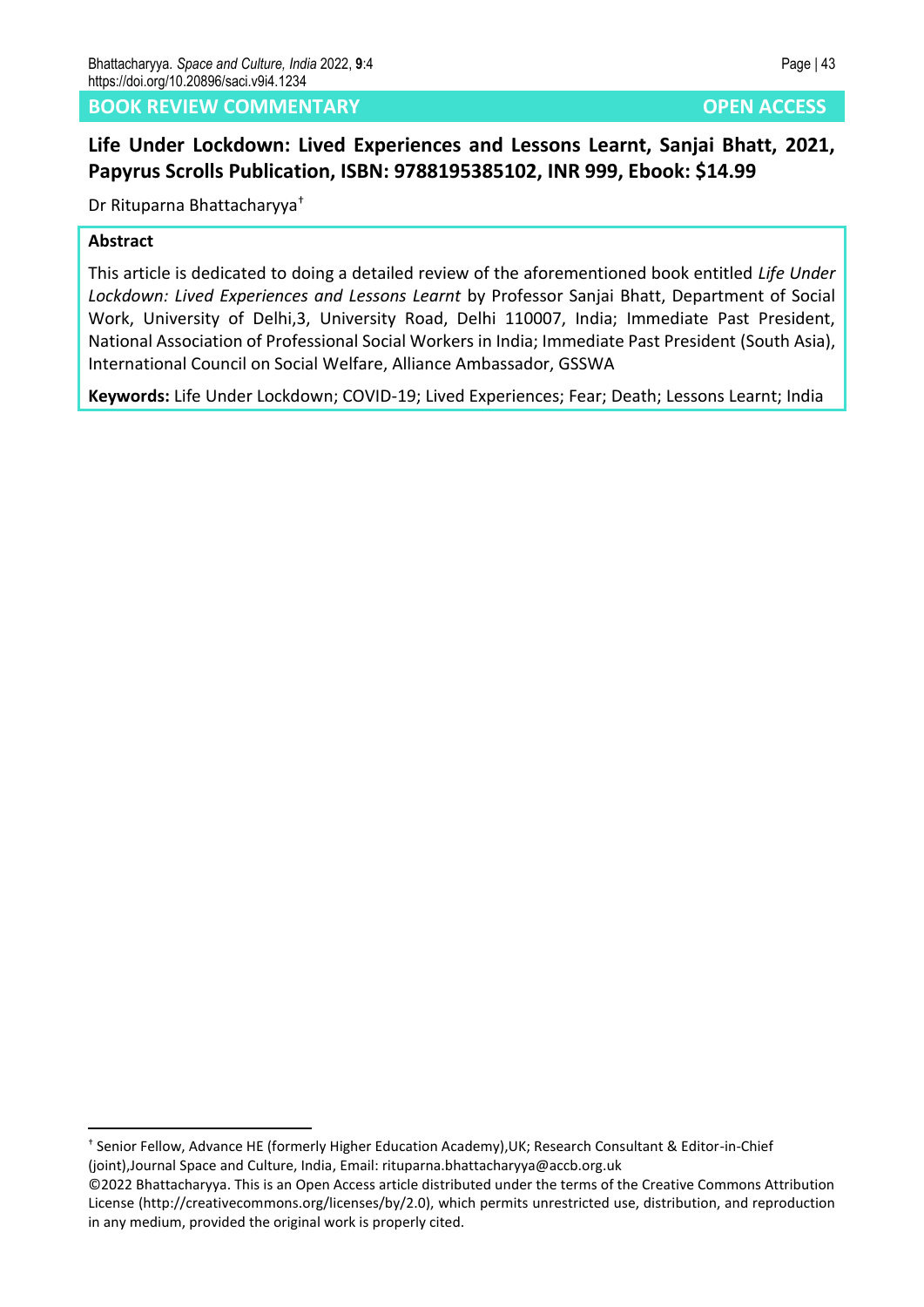

# **Introduction**

Since March 2020, two industries have relentlessly dominated worldwide due to an invisible sneaky virus called COVID-19. These two industries are 'fear' and 'death'. An individual has been suffering from the fear of getting infected by the virus and its various mutant variants, fear of dying, fear of losing jobs, fear about ageing/terminally ill parents/relatives, fear of breaking down mentally and other invincible domains of everyday fear (Dodsworth, 2021). Similarly, the death industry has taken a 'new norm' globally, often causing unprecedented waves of premature deaths vis-à-vis, impeding the modes of remembrance and performance of death rituals through the deployment of public health measures. Meticulous observations of death

statistics retrieved from Covid-19 Dashboard (Coronavirus Research Centre, John Hopkins University) and Indian Council for Medical Research  $(ICMR)^1$  during the ongoing pandemic demonstrate two important aspects—uneven spatial distribution of deaths (by countries, regions and (or) rural and urban) and deaths by unequal social dimensions such as race, gender, religion, age and ethnicity (Office for National Statistics, 2021; see also, Loubaba, & Jones,2020; Maddrell, 2020; Ho & Maddrell, 2021).

Amid the ongoing fear and death from the virus, the governments have deployed the 'notion of care' (Springer, 2020) via the imposition of various restrictions in public places such as mask-wearing, maintaining social distances and multiple forms of Lockdown— total Lockdown,

<sup>1</sup> https://www.icmr.gov.in/index.html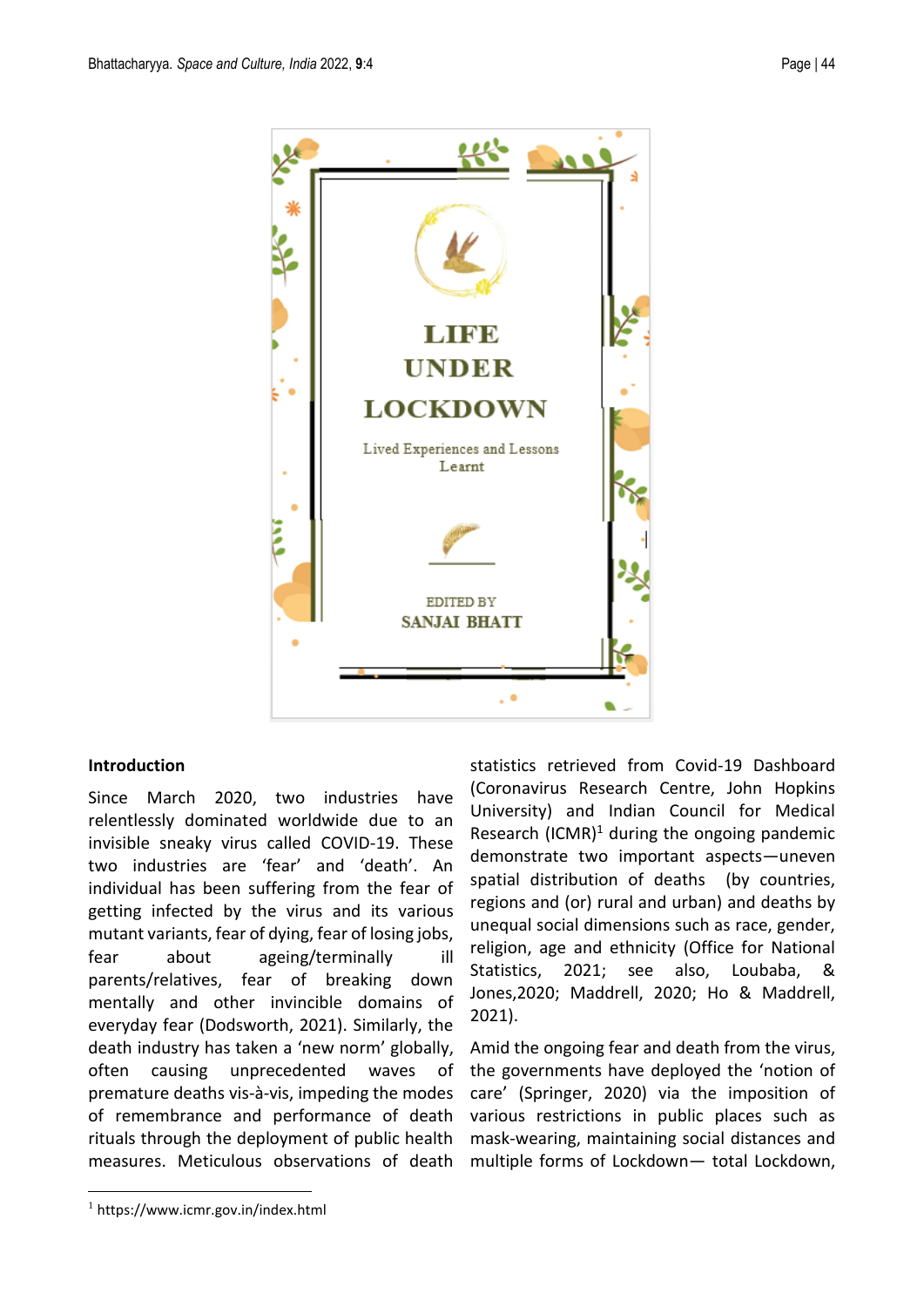partial Lockdown, curfew (or night curfew) aimed at safeguarding its citizens and containing the virus. Because of the Lockdown, there has been a massive transformation in everyday life of individuals— schools, college/university teachings have moved into an online mode; the culture of work from home has emerged indeed, a new normal has arisen because of the Lockdown. In addition, many scholars and teachers have engaged in serious research and writings during the Lockdown. Captured in 32 chapters, this 360-page book with a Foreword by Dr Venkat Rao Pulla, who is a worldrenowned social work academic. The book is an outcome of the first year of Lockdown contributed by 33 scholars—social work professionals, academicians, bureaucrats, researchers and students. The book brings to the fore the nuanced experiences, creepy feelings, sufferings, and socio-economic impacts from COVID 19.

### **Review**

In their first Chapter, *COVID-19 in India: Lockdown and Unlock Analysis*, Sanjai Bhatt and Ipshita Bhatt critically analyse the collateral socio-economic impact of the Lockdown. During the first few days of the Lockdown, India's migrant crisis took centre stage—the migrant labourers, who defied all odds to move back to their native homes on foot for thousands of miles, and in the process, many have lost their lives until the Government measures came forward to offer help (Bhattacharyya et al., 2020; Suresh et al., 2020). The authors have analysed the crisis of these migrants alongside the other impacts the Lockdown had on the economy, businesses, daily wage labourers, farmers and alike.

Stan Lobo, in Chapter 2, titled *Redefining the Meaning of Existence during Lockdown,* illustrates how identity crisis has been created by the pandemic while managing relationships have been a tangle of complexities. Though the pandemic has taught people to live and die in isolation, but humans being social animals, can only 'imagine' living in communities.

In Chapter 3, *Home Away from Home and Professional Responsibility*, Nagmani Rao narrates the lived experiences of challenges and contestations of two generations living in the same household. As she argues (2021, p. 64):

> With the younger generation facing uncertainties and pressures on the work front, they are far more stretched than the older generation. It is a struggle for them to balance their excessively demanding work routines with family responsibilities without external or family support systems. The older generation, on the other hand, goes through its own angst due to greater risks and restrictions on their free movement, a disturbance of their independent routine and also sometimes, differences of approaches in dealing with work and family stress. When multiple generations live continually under the same roof, these create undercurrents of tensions that are just waiting to erupt.

Seemingly, Neera Agnimitra, in Chapter 4, *Life in Confounded Times: Experiences of Struggles and Resolve*, discusses the lived experiences of everyday life by comparing life during pre-COVID and at the time of the pandemic where during the pandemic, family bereavement is one of the most common phenomena. Nonetheless, the pandemic has taught people to be resilient, updating abilities for problem-solving, decision making, innovating, and adapting.

Deploying the notions of reflections and positionality (Bhattacharyya et al., 2018), Seema Sharma in Chapter 5, *Passing through Prism*, narrates how the lived experiences of any individual unlatches the windows to 'innumerable nostalgic moments' (87), leading the individual to reflect one's responses, better understand the situation and react not only with maturity but also negotiate to the 'situations encountered' (87). In this chapter, she recommends that all schools of social work, taking their students as its stakeholders, establish a structure with due processes, responsibilities, and accountability to be functioned appropriately during an emergency or any other disaster or hazards.

*Locating Meaning of Life and Death during COVID-19* is Chapter 6 by Archana Kaushik, who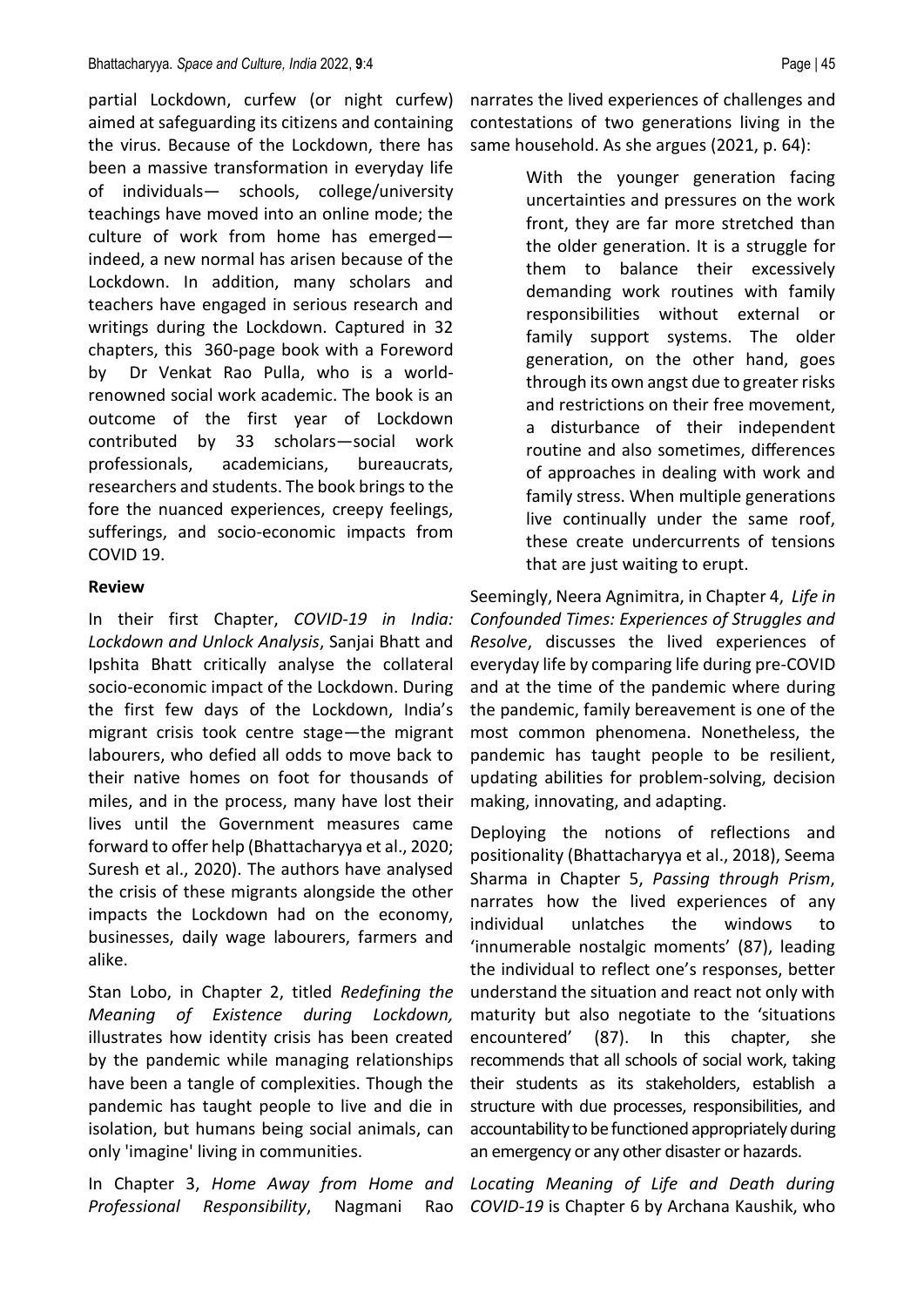applied several indicators— fear of corona; extending help to the poor: beggars, destitute, homeless, rickshaw pullers; growing concern about ageing parents, meditations, enrichment through knowledge and skill enhancement, personal health and well-being, work from home— narrates her own lived experiences, challenges and mechanisms of coping during the lockdown period, who herself underwent a knee replacement surgery in December 2019. While discussing the various aspects of death, the author urged the importance of bereavement counsellingasa formalareaofstudyandpractice.

R P Dwivedi, the 62-year-old Professor of Social Work, Varanasi, in Chapter 7 titled *Lockdown and Retirement- Double Loss,* narrates his personal experiences of retiring as a social worker during the Lockdown. In doing so, applying Gandhian philosophy, he explained how his retirement accompanied by Lockdown came to him as a form of 'double-edged sword' triggering sadness and depression, although he was gifted with a grandson to enjoy and cherish.

In Chapter 8, *Observing the Philosophy of Rasa and Aswāda during the Lockdown*, Gautam Kalotra applied the philosophies of nine emotions (*Navarasa*) and tastelessness to narrate his experiences during the Lockdown. In so doing, he suggested that there needs to be a balance between *Rasa* and *Aswāda* because to manage one's sufferings and pleasure, it remains paramount to maintain peace and harmony. This chapter also delves into the question of understanding oneself, which in turn can help in understanding the holistic nature of the universe.

Because of the engagement of the everyday mundane aspects of life, people seldom get quality time to spend with their respective families. However, one of the silver linings of Lockdown is that it helped people to spend quality time with their family, friends and neighbours. The next three chapters are devoted to family experiences.

Shivani Chauhan Baruah, in Chapter 9, *Even Lockdown Could not Change My Routin*e reflects about her life during Lockdown in the city of Guwahati. However, it remains unclear as to

how Lockdown could not change her routine. Similarly, in Chapter 10, titled *Learning Skills in Emotional Intelligence during Lockdown*, Nitesh Dhawan discusses how he and his family spent time and coped during the Lockdown. Indeed, he and his family adopted four critical skills — yoga, spirituality, sharing, and creativity to tackle the state of crisis during phase 1 of Lockdown. In the next chapter, Chapter 11, *Family Life during Lockdown and Learning Lessons,* Sony Kunjjapan has narrated similar family experiences and coping mechanisms during the first phase of the pandemic. PK Bajpai, in Chapter 12, *Family Where Life Begins but Never Ends,* is another similar description of the lockdown experience.

In Chapter 13, *Ponderings in the Period of Pandemic*, Nirupam Hajra, while highlighting the use of new words and vocabulary— hydroxyl chloroquine, quarantine, social-distancing, pandemic, Lockdown and containment-zone, Hazra also made the meaningful observation with the notion 'work from home' where he argues that because of the pandemic, the idea of work has incorporated the notion of leisure, signalling that 'work 'look' leisurely'. In contrast, 'leisure [is] adulterated with works' (164).

*Unlocking Life During the Lockdown* is Chapter 14, written by Neena Pandey, where the author unlocks her lived experiences of social responsibility for her family and urges for preparedness during times of crisis. India is a massive country with more than 1.3 billion people, with many myriad issues in different geographical spaces, so a single central policy does not work appropriately. While praising the Kerala model of tackling COVID-19, she called for the decentralisation of healthcare policies across the nation. The author, however, fails to mention the Assam model of tackling COVID 19, which also proved to be one of the good models so far the issue of tackling COVID 19 is concerned.

In Chapter 15, Bhavna Mehta, in her study entitled *Family: Where Life Begins and Love Never Ends* discusses how the family and her neighbours provided a sense of security, love, and a feeling of care for each other. The author goes on to describe that based on her online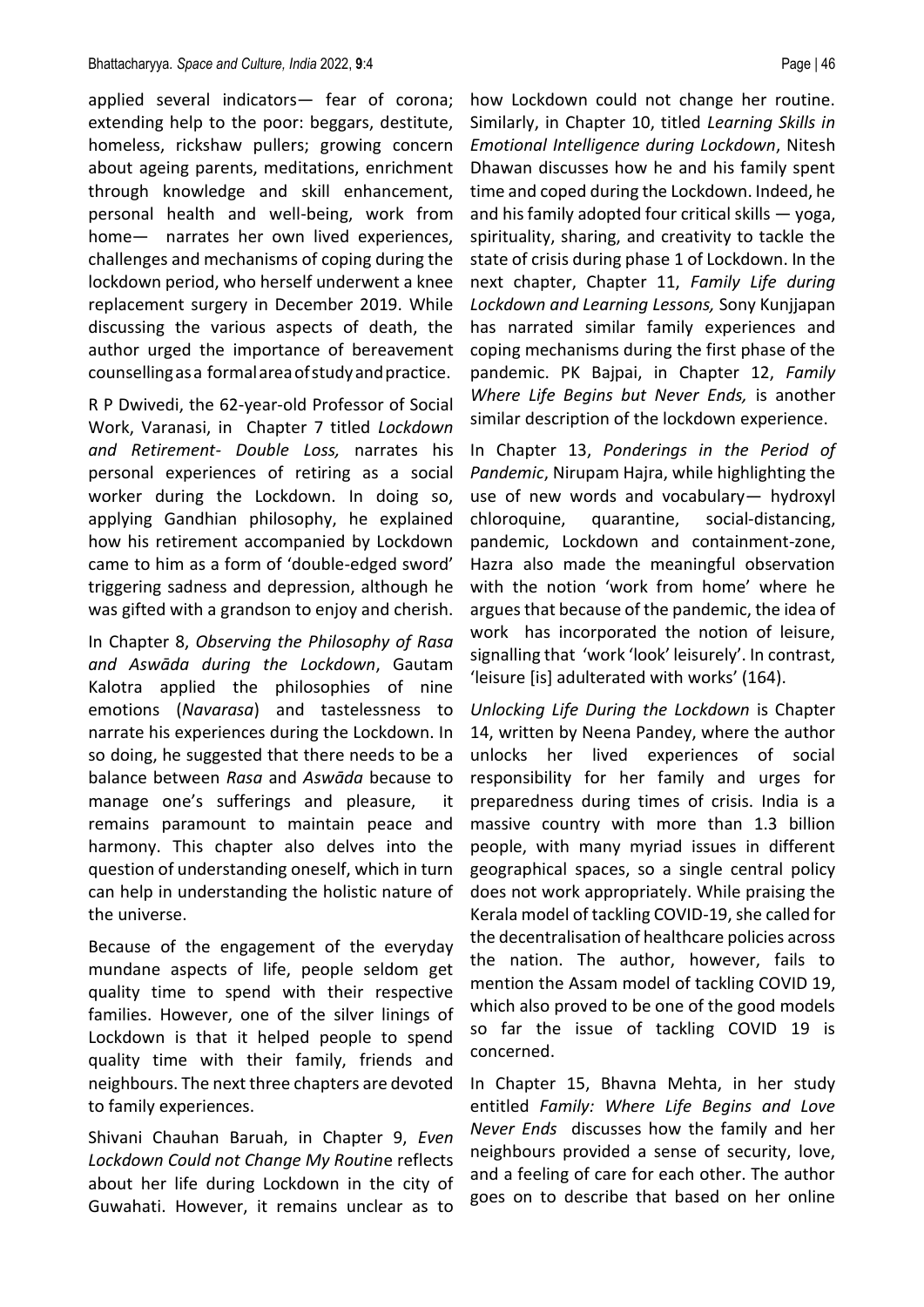study, she launched a training programme aimed at understanding the psychosocial impact of the Lockdown. The findings of her study unfolded the common people's panic and anxiety regarding them and the future of their families in terms of education, income, job, business, economic stability, etc. triggering a massive agony and impacting lives emotionally, socially, and economically, in both positive and negative ways.

Although the author acclimatised herself to the 'new normal' and has restarted working full time like before the start of the Lockdown, she witnessed transformation linked to online teaching-learning and distance communication, which she appreciates; herself becoming a learner about social media and technology.

Comparing Lockdown to the curfews of Kashmir, as the curfews in Kashmir is a normative mode of everyday life, Aadil Bashir, in Chapter 16, *Lockdown: Another Form of Curfew*, argues that Lockdown and curfews bear similar appearances. However, the impact of Lockdown is far more intense as it affects the psychosocial and mental health of the individuals. The author also argues that COVID 19 has shown the importance of recognising the real purpose of all the social and economic institutions— family, education, businesses, economies, political parties and governments, local civic associations, international organisations, including conventions and ideologies, and other institutions serving and working for humanity.

Chapter 17, *COVID and Lockdown: Law of Nature v/s Human Beings*, has been contributed by Ngaopunii Trichao Thomas investigating the pandemic lockdown by connecting it to the law of nature versus human beings. He argues that despite the incredible advancements in science and technology, human beings remain vulnerable in the face of nature. He also contends that the pandemic has driven people close to the notion of 'fear' and psychological and emotional stress leading humans to question the 'divine power'. As he argue:

> All these experiences have raised serious questions about divine power as it offers

an inexhaustible source of interpretations when nothing seems to explain the onset of a questionable pandemic. In turn, it forced human beings to reflect on how divine power works at a time of vulnerability. It has become passable and able to bring comfort and speak to us in our every situation. We tend to look at God on the basis of faith instead of looking at what makes us fearful. For many people, they desire to take professional help, for some, prayer has become the first resort and not last. To balance life and avoid reductionist approaches, many undertake diverse coping strategies such as exercise, cooking, gardening, etc. On the flip side, public awareness about COVID-19 has benefited all of us in terms of convincing the general public to check regularly for fever and report symptoms promptly. By means of all this, there is familiarisation, streamlining, envisaging our circumstances and progressively helping one adjust to a new life (202)

*Welcoming Lockdown Baby: Lived Experience of a Couple in Bihar* is Chapter 18, written by Rajiv Kumar, narrates his personal experience of living in a nuclear family with his working pregnant wife, who safely delivered a baby during the Lockdown. While conveying the lives of two working professionals of a nuclear household, the author beautifully captures the fear they encountered—the fear of the invisible virus knocking at their door, the increasing ritual of handwashing leading to the heights of pathological obsession.

In Chapter 19, *College Youth and Their Response During COVID-19*, Keshav Walke narrates his experience working with the college youth as a National Service Scheme (NSS) Programme Coordinator engaging in online and offline activities at tackling COVID 19. Besides, voluntary his services in helping people during the pandemic also spanned across five levels— Urban Communities, Rural Communities, Tribal / Indigenous Communities, Communities Affected with Wildlife Projects and Migrant Workers.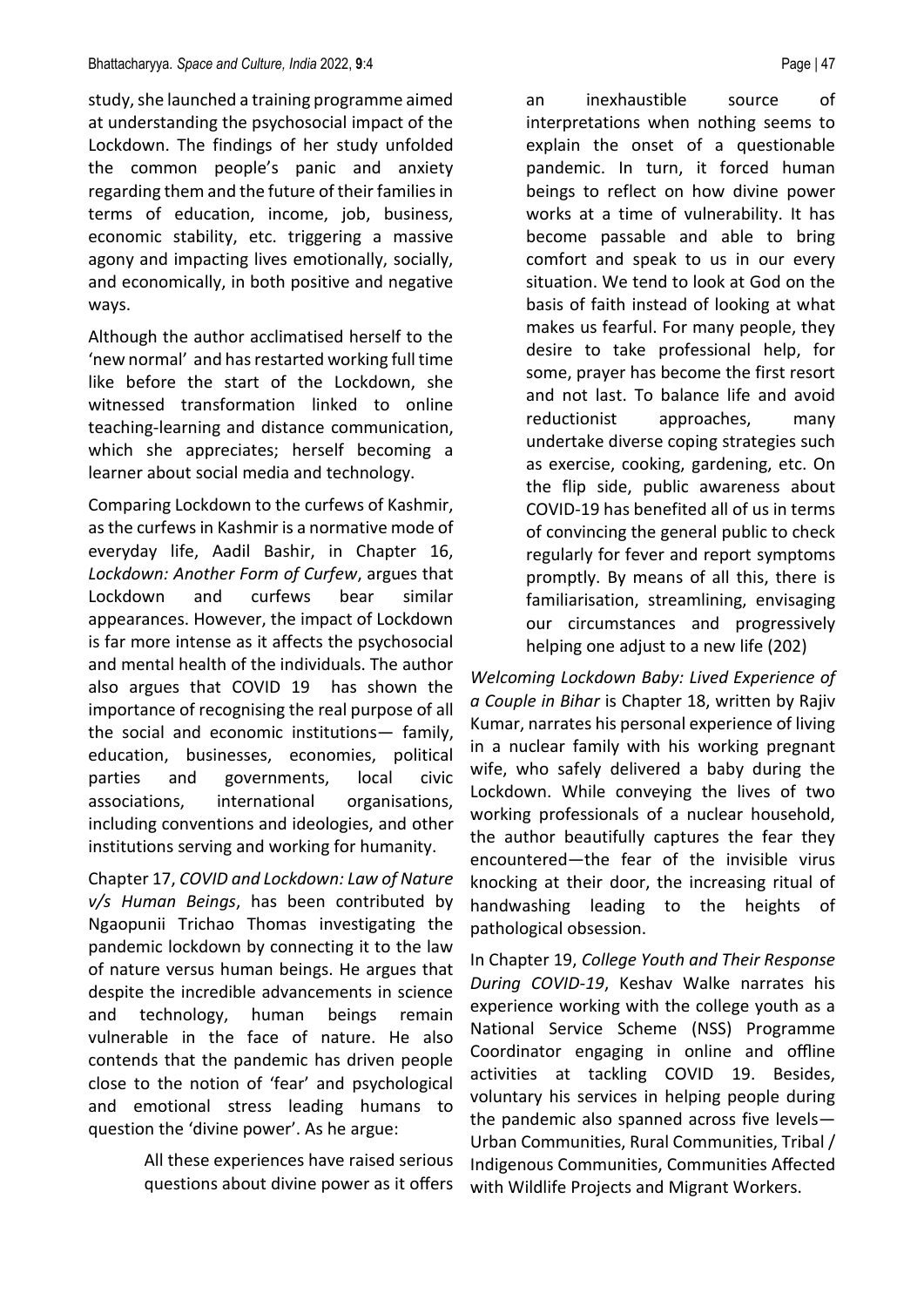#### Bhattacharyya*. Space and Culture, India* 2022, **9**:4 Page | 48

In Chapter 20, Wakar Amin, *My Profession-A Blessing During Lockdown,* greatly acknowledged his social work profession while analysing his personal and family life during the Lockdown. In Chapter 21, *My Hundred Days of Lockdown,* Ambadas Y Mohite, the progressive writer of his region—the founder President of Maharashtra Association of Social Work Educators (MASWE) and Senior Academic Consultant and Regional Director Yashwantrao Chavan Open University (YCMOU), Amravati Region narrates how his 100 days of Lockdown became productive for him and his family—his wife and two grown-up sons spent quality time together almost after 11 years, not only playing carrom board but also learning new technologies and reconnecting to friends and families via phones.

Shalini Pandey, in her Chapter 22, *Lockdown Blues: Lived Experiences of COVID-19* describes the lived experiences and the anxieties during COVID -19. This chapter explains how her life was balanced before Lockdown, engaging in writing her PhD thesis. She used the term adrenalin rushes to describe the fear of the virus plus the safe return of her husband and son who had gone to Varanasi to meet her in-laws, the pain of losing her 93-year-old uncle in Bengaluru.

Chapter 23, *Lead by Actions and Not Just by Words* by Nimisha Gupta, explains the challenges and coping mechanisms during the lockdown period—as a Professor and homemaker, how she balanced her life during the first wave of the pandemic.

Chapter 24, *Achieving Lifelong Dream during COVID-19,* contributed by Manju Panwar, is a narrative of how she was suspected of carrying the COVID-19 virus and pressurised to inform at the nearby medical centre and take a test and subsequent hospitalisation as a returnee after attending the International Conference on 'Sustainable Goals: Higher Education and Science Take Action', which was organised by the Global University Network for Innovation(GUNI) held at the University of Pompeu Fabra in Barcelona, Spain from 5 to 6 March 2020. This chapter also narrates the challenges of her days at the hospital when her parents looked after her

children and the ways of coping during the pandemic.

Mohd Salman, a Delhi based research scholar hailing from Bareilly in Uttar Pradesh, describes in Chapter 25*, A Research Scholar's Life during Lockdown in a Village of Uttar Pradesh,* the ways COVID- 19 lockdown coerced him to flee home where his research took a 'standstill mode' because of the lack of access to both online and offline resources. While explaining his experiences during the Lockdown, he highlights the punitive actions of the government and the police force as a way of containing the virus. He goes on to highlight the coerced school holidays enjoyed by his nieces and nephews and that online education was merely a symbolic ritual rather than actuality.

Sukriti Chowdhary, another Delhi-based researcher, pursuing research in Missing Children, describes in Chapter 26, *The COVID-19 Pandemic Changed My Family*, how her father's sudden illness and hospitalisation and herself falling sick affected their family and her research life, which compelled her to stop the final stage of her data collection.

Jaimon Varghese, in Chapter 27, *Meaning of Life Redefined,* sees the glass as 'half-filled' rather than 'half-empty'. He narrates how his routine changed entirely during the Lockdown and had to adapt to the new model of 'work from home', but the changed model turned out to be positive for him where he set sails a new journey of explorations and creativity, and of course, appeasement from social media.

As a gynaecologist by profession and a family counsellor by interest, Dr Rita Goel, in Chapter 28, *It is Family that Knocked Out Covid,* has made robust claims by connecting her knowledge of medicine and behavioural science to argue that it is the family that kicked out COVID. This chapter unravelled her yearning to construct a trauma-informed society that thrives and proliferate in kindness, compassion, and empathy. She argues that during COVID, loss of jobs and the new work model from home, increased domestic violence (Singh and Bhattacharyya, 2020), divorce rates, suicides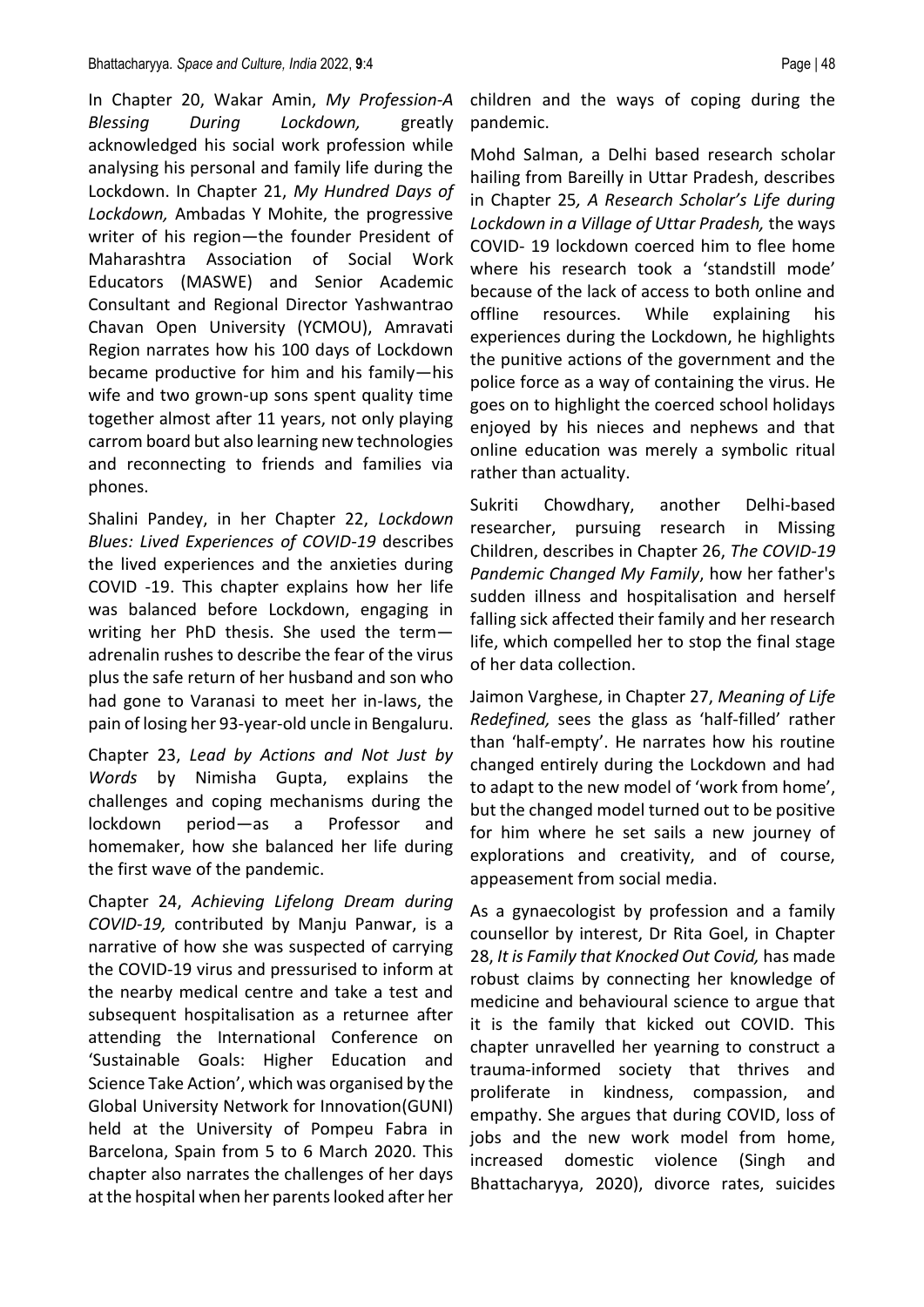have further added to the gravity of the problem.

Jaya Kamble Kalotra has taken a somewhat philosophical route to explain her experience during the Lockdown in Chapter 29, entitled *The Fluidity of Life during Lockdown*. She argues that life is uncertain, and survival is a part of everyday life—one cannot predict life; therefore, life remains fluid even during the Lockdown.

R. Nalini, in Chapter 30, *A New Daily Routine Evolved During Pandemic*, narrates how her everyday routine changed drastically during the Lockdown. She reflects that "[l]ife thus was moving at a steady pace and we were leading a contented and happy life – not that I had nothing to complain, especially at the work front" (335). As a teacher, she describes how she coped with her responsibilities by taking a new mode of teaching and fieldwork.

The penultimate chapter, Chapter 31, *Work from Home: Actions and Innovations* by Atul Pratap Singh, reflects the positive experiences of working from home during the Lockdown. Unlike his offline commitment at work, which followed a fixed routine bearing fixed time, his online work with the adoption and use of ICT, his work hours became unlimited and flexible. He reckons that the adoption and application of ICT made a staggeringly positive impact on teachinglearning and research.

Finally, in Chapter 32, entitled *Adolescence Lockdown, Bloom Again*, the 18-year-old Anoushka Sharan, the youngest contributor, was a student of class XII during the Lockdown; and is currently a volunteer at Kailash Satyarthi Children's Foundation. In the chapter, she captures her experience of being an adolescent during the Lockdown.

In sum, the narratives of the chapters more or less bear resonance to the observations made by the scholars of the West (Dodsworth, 2021; Loubaba & Jones,2020; Maddrell, 2020; Ho & Maddrell, 2021; Springer, 2020).

### **Conclusion**

Undoubtedly, the contributors of this book add to the burgeoning scholarship of the impact of

COVID-19 and Lockdown. However, one of the significant weaknesses of this book is that it is solely contributed by scholars belonging to the social work fraternity. Nevertheless, the narratives of this moderately priced book would be useful for scholars—human geographers, sociologists, anthropologists and of course, other social workers to pursue their own research/social work.

### **References**

Bhattacharyya, Rituparna, Sarma, Pranjit Kumar, & Nath, Manjit (2020). COVID-19 and India's Labour Migrant Crisis [Special Edition]. *International Journal of Innovation, Creativity and Change*, 14(6), 243-258. <https://ssrn.com/abstract=3720492>

Bhattacharyya, Rituparna, Das, Tulshi Kumar, Alam, Md. Fakhrul & Pervin,

Amina (2018). Researching Domestic Violence in Bangladesh: Critical Reflections, *Ethics and Social Welfare*, 12:4, 314- 329, DOI: [10.1080/17496535.2018.1458889](https://doi.org/10.1080/17496535.2018.1458889)

Coronavirus Research Centre, John Hopkins University. *COVID-19 Dashboard*. <https://coronavirus.jhu.edu/map.html>

Dodsworth, Laura (2021). *A State of Fear: How the UK Government Weaponised Fear During the COVID-19 Pandemic*. Pinter & Martin Ltd.

Ho, E. L., & Maddrell, A. (2021). Intolerable Intersectional Burdens: A COVID-19 Research Agenda for Social and Cultural Geographies, *Social & Cultural Geography*, 22(1), 1-10. 10.1080/14649365.2020.1837215

Loubaba, Mamluk & Jones, Tim (2020). *The Impact of COVID-19 on Black, Asian and Minority Ethnic Communities*. National Institute of Health Research. University of Bristol.

Maddrell, Avril (2020).Bereavement, Grief, and Consolation: Emotional-affective Geographies of Loss During COVID-19. *Dialogues in Human Geography*. 10(2), 107-111, https://doi.org/10.1177/2043820620934947

Office for National Statistics (2021). Updating ethnic contrasts in deaths involving the coronavirus (COVID-19), England: 24 January